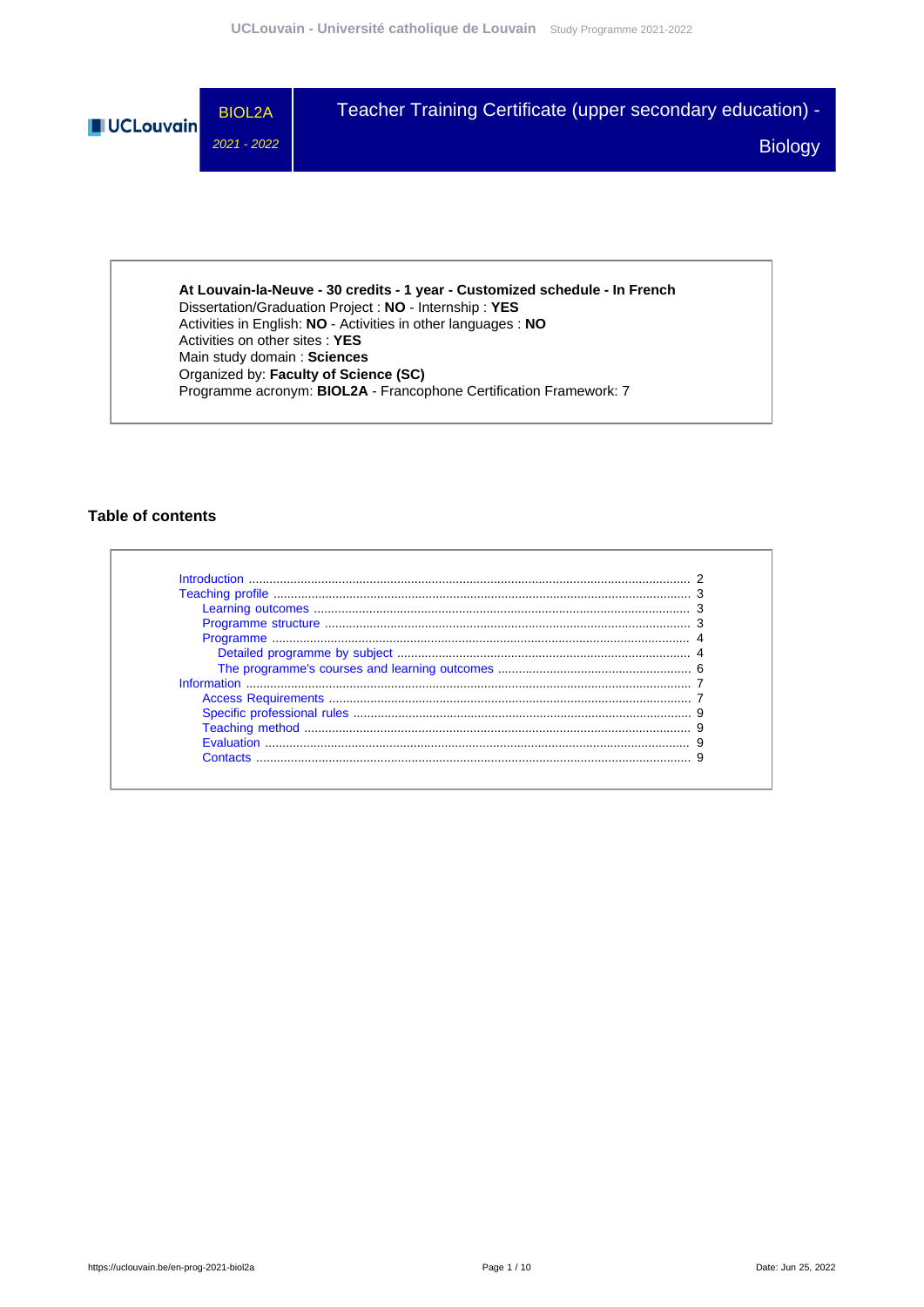# **BIOL2A - Introduction**

# <span id="page-1-0"></span>**Introduction**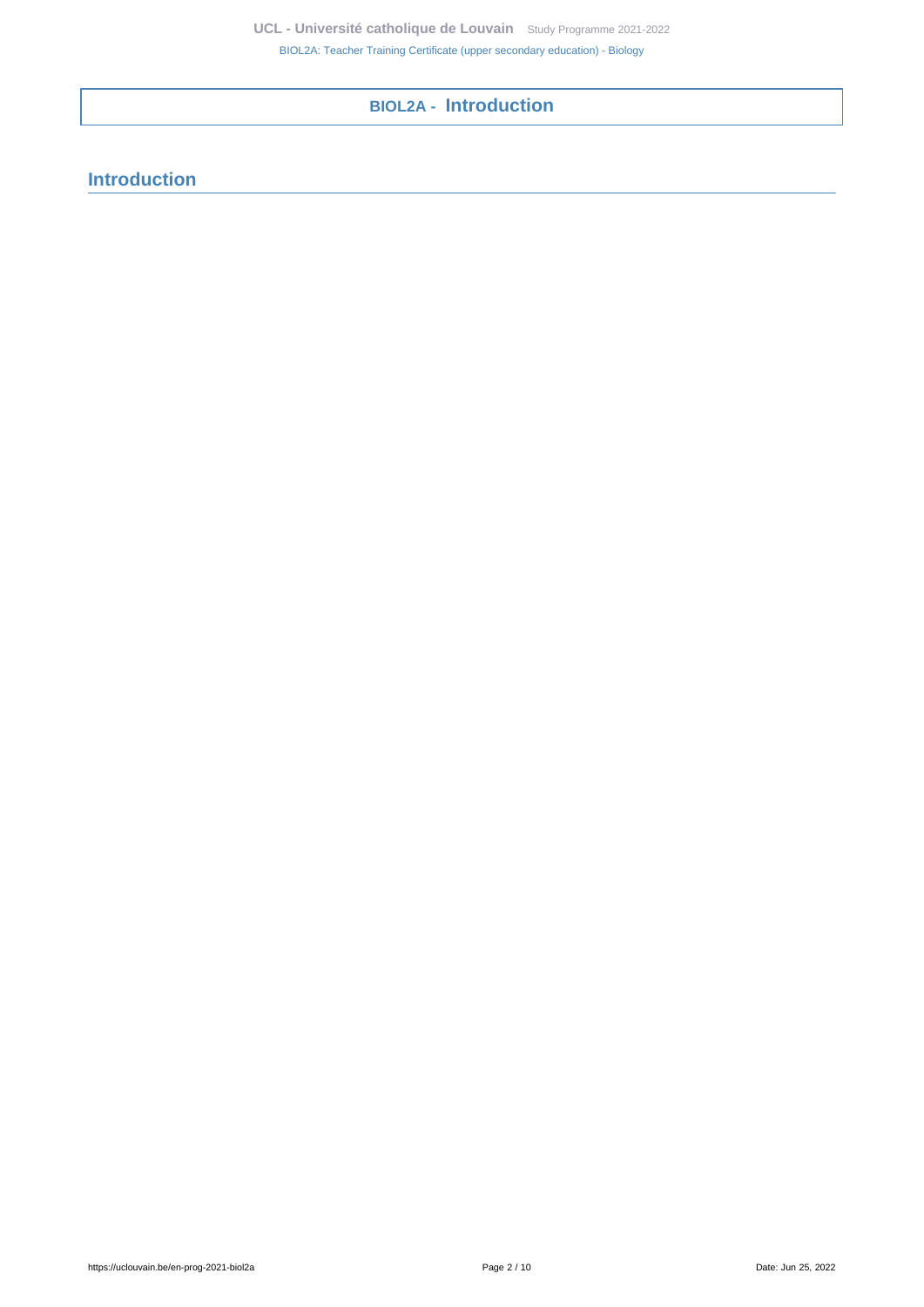## **BIOL2A - Teaching profile**

## <span id="page-2-1"></span><span id="page-2-0"></span>**Learning outcomes**

#### 1. Vision of the diploma

Teaching biology to students in secondary education, such is the challenge that the aggregation student (didactics course) prepares to face. The vision of aggregation in biology (didactics course) is to provide him or her with an initial training that will enable the student to mobilize the necessary skills to start out effectively in the profession of teacher and to develop positively.

Today's teachers are called on to play an essential role for their students, so say the "mission decrees" of 24 July 1997:

- to promote self-confidence and the development of the person of each student;
- to show the students how to assimilate knowledge and acquire the skills to make them able to learn throughout their lives and take an active place in economic, social and cultural life;
- to prepare all students to become responsible citizens, capable of contributing to the development of a democratic, solidarist, pluralist society open to other cultures;
- to guarantee all students equal opportunities for social emancipation.

The initial teacher training is based on the command of existing skills and abilities (developed in part in the core of the programme) that the student must mobilize and developing through different aggregation activities (didactics course):

- the knowledge and discipline(s) to be taught;
- clear, correct communication in the language of teaching, both oral and written;
- a critical, autonomous relation with the reference knowledge (scientific and cultural);
- relational capacities associated with the profile of the profession;
- a rich general knowledge and an openness to the diversity of cultures allowing future students to be made receptive to the world;
- the concern of participating in the role of democratization of the school.

2. The referential of skills and abilities acquired through training defining the output profile of diplomas on completion of aggregation in biology (didactics course)

At the end of the programme of aggregation in biology (didactics course) the graduate will have acquired and demonstrated command of the knowledge and skills mentioned below. These latter are defined in reference in the Decree of 8 February 2001 on the initial training for upper secondary education aggregation.

On successful completion of this programme, each student is able to :

1. Intervening in a school context, in partnership with different actors.

1.1. Situating and appropriating the role assigned to the teacher within the school institution, with reference to the legal texts.

1.2. Mobilizing knowledge in human sciences for a correct interpretation of situations experienced in and around the classroom and for a better adaptation to school publics.

1.3. Mastering and mobilizing the communicational and relational skills essential for exercising the profession of teacher.

1.4. Dialoguing and collaborating constructively with the education partners involved in the training activities (in seminars and training courses: headmasters, supervisors, course leaders and other persons in the training course).

2. Teaching in authentic, varied situations.

2.1. Integrating teaching attitudes and behaviours on the service of the individual and collective training and the management of the class group.

2.2. Acquiring and using the didactics and disciplinary epistemology that guide pedagogic action.

2.3. Transposing reference learned knowledge and cultural practices into taught knowledge.

2.4. Conceiving and planning teaching-training situations, including assessment, according to the students concerned and in connection with the skills referentials and programmes.

2.5. Steering and adjusting the implementation of teaching-training situations.

- 2.6. Being capable of commanding new disciplinary and interdisciplinary knowledge to be taught.
- 2.7. Exploring new approaches and disciplinary, interdisciplinary and technological pedagogic tools.

2.8. In more specific (or complementary) way, for the teaching of biology, the graduate is capable of:

3. Exercising critical faculties and pursuing a logic of continuous development.

3.1. Measuring the main ethical issues in connection with day-to-day practice.

3.2. Challenging one's initial representations and conceptions with a view to developing them.

3.3. Adopting a reflective attitude on one's teaching practices with reference to didactic and pedagogic principles and research in education.

3.4. Integrating a logic of continuous apprenticeship and development essential for developing positively in the school environment, linked to societal reality.

### <span id="page-2-2"></span>**Programme structure**

Ces compétences sont développées via trois types d'activités :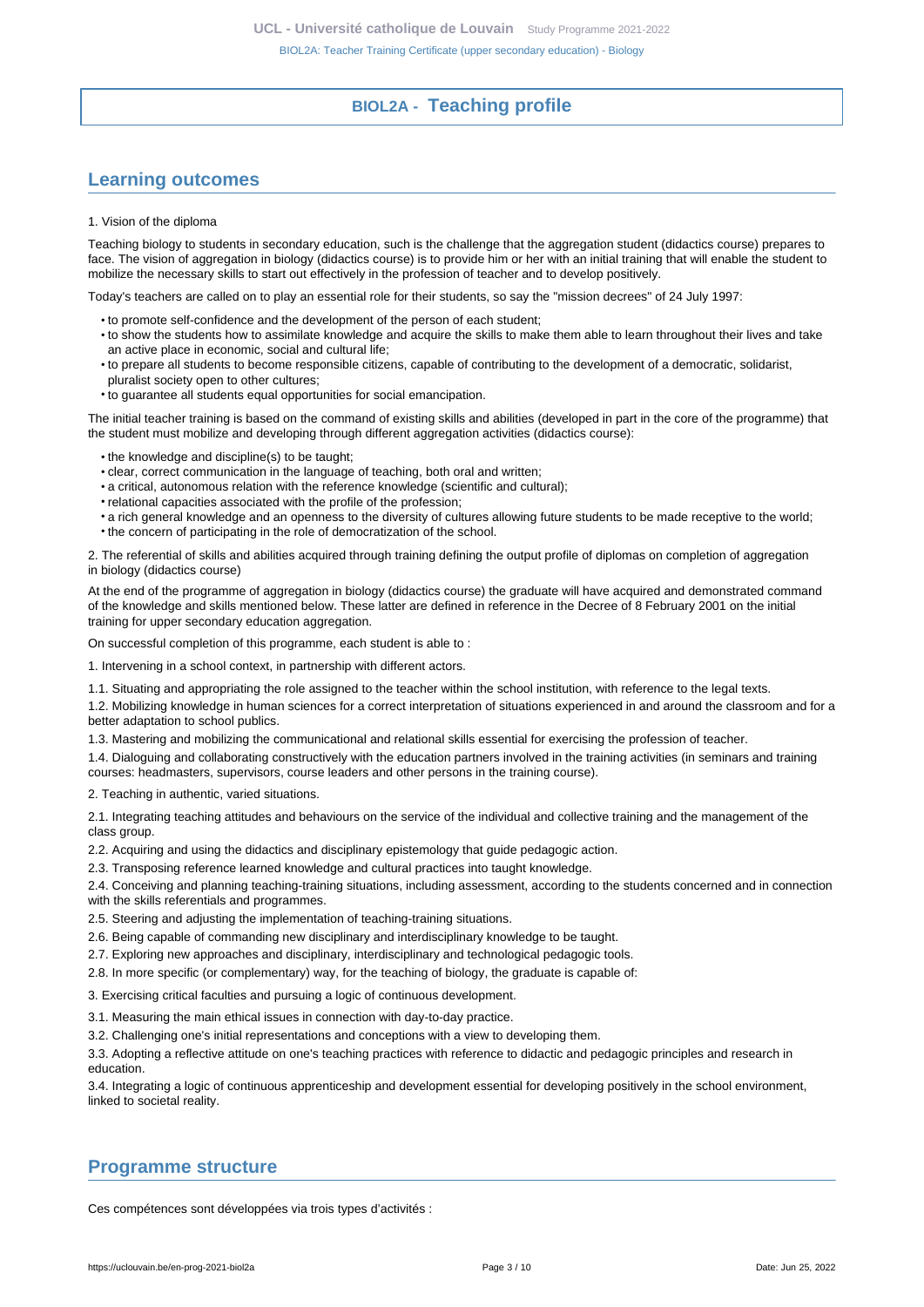- des stages dans l'enseignement secondaire supérieur (60h);
- des séminaires en petits groupes;
- des cours magistraux et des conférences.

Une partie de ces activités est commune à toutes les disciplines (elles portent le sigle AGRE), l'autre partie est propre à la discipline (ces activités portent un sigle disciplinaire). Les activités totalisent 300 heures (30 crédits).

La formation diplômante « Agrégation de l'enseignement secondaire supérieur » est organisée en référence au décret du 8 février 2001 relatif à la formation initiale des enseignants du secondaire supérieur en Communauté française de Belgique et au décret du 17 décembre 2003 organisant la neutralité inhérente à l'enseignement officiel subventionné et portant diverses mesures en matière d'enseignement.

Le programme détaillé correspond aux 30 crédits de la finalité didactique là où elle est organisée. Si aucune finalité didactique n'est organisée dans la discipline, un programme d'agrégation spécifique propose les trois types d'activités, dans le respect des décrets susmentionnés.

### **BIOL2A Programme**

### <span id="page-3-1"></span><span id="page-3-0"></span>**Detailed programme by subject**

**IMPORTANT NOTE: In accordance with article 138 para. 4 of the decree of 7 November 2013 concerning higher education and the academic organisation of studies, teaching practice placements will not be assessed in the September session. Students are required to make every effort to successfully complete the teaching practice in the June session, subject to having to retake the year.**

- **O** Mandatory
- **83 Optional**
- $\triangle$  Not offered in 2021-2022
- Not offered in 2021-2022 but offered the following year
- $\oplus$  Offered in 2021-2022 but not the following year
- $\Delta \oplus$  Not offered in 2021-2022 or the following year
- **Activity with requisites** 
	- Teaching language (FR, EN, ES, NL, DE, ...)

Click on the course title to see detailed informations (objectives, methods, evaluation...)

#### **Content:**

#### **Module concevoir, planifier et évaluer des pratiques d'enseignement et d'apprentissage**

| <b>O LBIO2310</b> | Stages d'enseignement en biologie (en ce compris le séminaire<br>d'intégration des stages) | <b>Myriam De Kesel</b>                                                                                                                                                                     | $[q1+q2]$ [15h+40h] [7 Credits]                                    |
|-------------------|--------------------------------------------------------------------------------------------|--------------------------------------------------------------------------------------------------------------------------------------------------------------------------------------------|--------------------------------------------------------------------|
| <b>O</b> LSCI2320 | Didactique et épistémologie des sciences                                                   | <b>Myriam De Kesel</b><br><b>Nathalie Matthys</b><br>Jim Plumat                                                                                                                            | [q1] $[60h]$ $[6$ Credits]                                         |
| <b>O</b> LBIO2340 | Didactique et épistémologie de la biologie                                                 | <b>Myriam De Kesel</b>                                                                                                                                                                     | $\lceil q2 \rceil \lceil 15h + 5h \rceil \lceil 2 \right]$ Credits |
| O LAGRE2220       | General didactics and education to interdisciplinarity                                     | Stéphane Colognesi<br><b>Myriam De Kesel</b><br><b>Jean-Louis Dufays</b><br><b>Anne Ghysselinckx</b><br>Véronique Lemaire<br><b>Olivier Maes</b><br>Jim Plumat<br><b>Benoît Vercruysse</b> | [q1 or q2] [37.5h] [3 Credits]                                     |

#### **Une UE parmi les quatre suivantes (2 credits)**

| <b>&amp;3 LCHM2340</b> | Didactique et épistémologie de la chimie                                          | <b>Nathalie Matthys</b>           | $\lceil q^2 \rceil \lceil 15h + 5h \rceil \lceil 2 \right]$ Credits |
|------------------------|-----------------------------------------------------------------------------------|-----------------------------------|---------------------------------------------------------------------|
| 83 LPHYS2471           | Didactique et épistémologie de la physique                                        | Jim Plumat                        | [q2] $[15h+5h]$ [2 Credits]                                         |
| <b>&amp; LGEO2320B</b> | Didactique et épistémologie de la géographie (en ce compris le<br>stage d'écoute) | Marie-Laurence<br>De Keersmaecker | [q1] $[15h+10h]$ $[2$ Credits]                                      |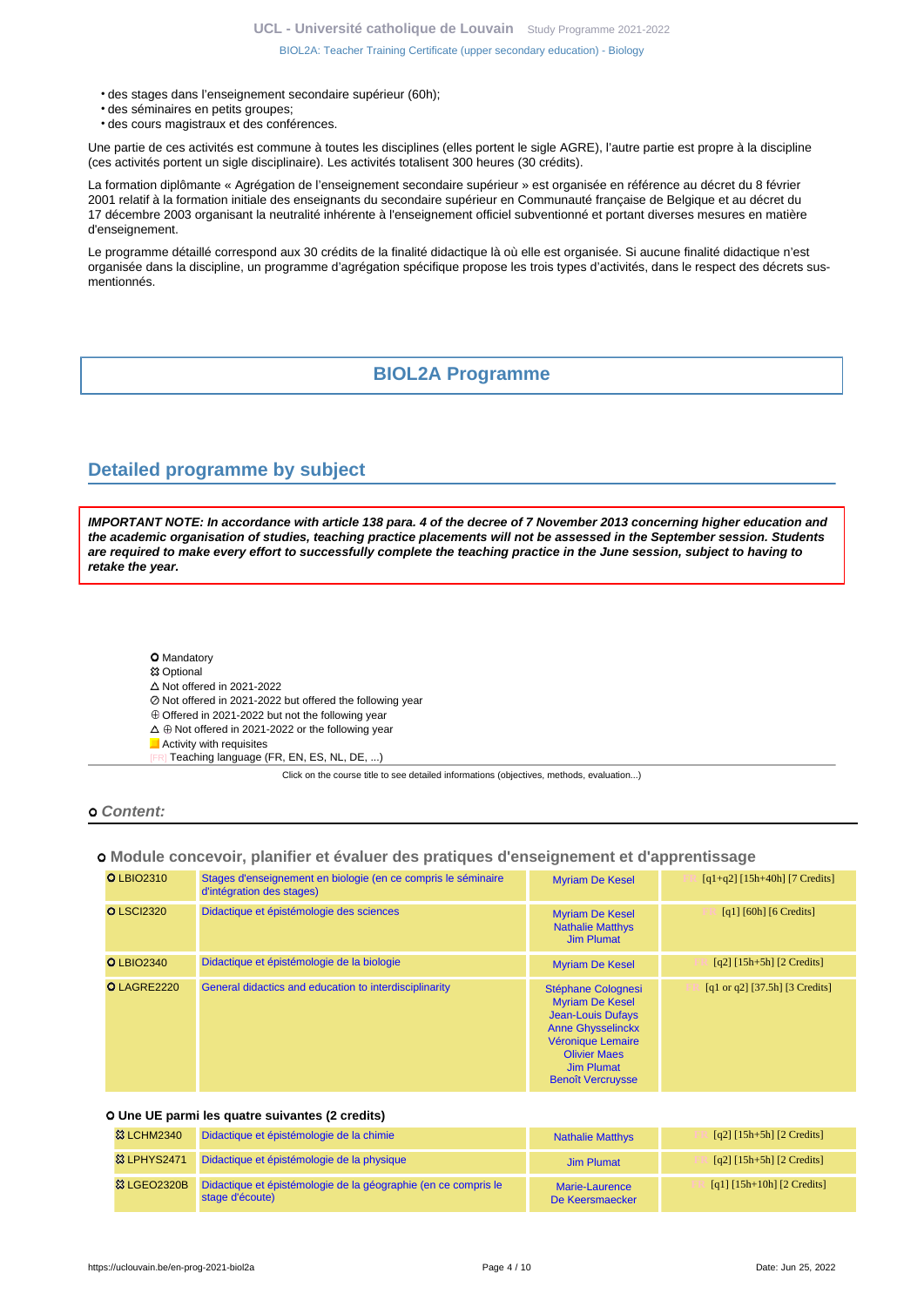**UCL - Université catholique de Louvain** [Study Programme 2021-2022](https://uclouvain.be/en/study-programme)

[BIOL2A: Teacher Training Certificate \(upper secondary education\) - Biology](https://uclouvain.be/en-prog-2021-biol2a.html)

| <b>&amp; LMAT2320A</b> | Didactique et épistémologie de la mathématique (en ce compris le<br>stage d'écoute) | <b>Laure Ninove</b> | $[q1+q2]$ [37.5h+10h] [4 Credits] |
|------------------------|-------------------------------------------------------------------------------------|---------------------|-----------------------------------|
|------------------------|-------------------------------------------------------------------------------------|---------------------|-----------------------------------|

#### **Module comprendre et analyser l'institution scolaire et son contexte**

| O LAGRE2400 | See specifications in french | Hervé Pourtois (coord.) | [q2] $[20h]$ $[2$ Credits] |
|-------------|------------------------------|-------------------------|----------------------------|
|             |                              | Pierre-Etienne          |                            |
|             |                              | Vandamme                |                            |

### **Séminaire d'observation et d'analyse de l'institution scolaire et de son contexte (en ce compris le stage d'observation) (4 credits)**

Choisir 1 des activités suivantes. Le cours et le séminaire doivent être suivis au même quadrimestre.

|                        | <sup>23</sup> LAGRE2120P Observation et analyse de l'institution scolaire et de son contexte<br>(en ce compris le stage d'observation) | Samir Barbana<br><i>(compensates)</i><br><b>Vincent Dupriez)</b><br><b>Branka Cattonar</b>        | [q1] $[22.5h+25h]$ [4 Credits]     |
|------------------------|----------------------------------------------------------------------------------------------------------------------------------------|---------------------------------------------------------------------------------------------------|------------------------------------|
| జ<br><b>LAGRE2120Q</b> | Observation et analyse de l'institution scolaire et de son contexte<br>(en ce compris le stage d'observation)                          | <b>Samir Barbana</b><br><i>(compensates)</i><br><b>Vincent Dupriez)</b><br><b>Branka Cattonar</b> | $[q2]$ $[22.5h+25h]$ $[4$ Credits] |

### **Module animer un groupe et travailler en équipe**

#### **Comprendre l'adolescent en situation scolaire, gérer la relation interpersonnelle et animer le groupe classe (4 credits)** Choisir 1 des activités suivantes. Le cours et le séminaire doivent être suivis au même quadrimestre.

|                 | <sup>23</sup> LAGRE2020P Comprendre l'adolescent en situation scolaire, Gérer la relation<br>interpersonnelle et animer le groupe classe. | <b>Baptiste Barbot</b><br>Véronique Leroy<br><b>Nathalie Roland</b> | [q1] $[22.5h+22.5h]$ [4 Credits] |
|-----------------|-------------------------------------------------------------------------------------------------------------------------------------------|---------------------------------------------------------------------|----------------------------------|
| జ<br>LAGRE2020Q | Comprendre l'adolescent en situation scolaire, Gérer la relation<br>interpersonnelle et animer le groupe classe.                          | <b>Baptiste Barbot</b><br>Véronique Leroy<br><b>Nathalie Roland</b> | [q2] $[22.5h+22.5h]$ [4 Credits] |

#### **Unités d'enseignement complémentaires**

L'étudiant peut compléter son programme par une ou plusieurs des activités suivantes:

| <b>&amp; LSCI2330</b>  | Séminaire de recherche en didactique des sciences | <b>Myriam De Kesel</b><br><b>Jim Plumat</b>                | $[q2]$ [15h+30h] [5 Credits]             |
|------------------------|---------------------------------------------------|------------------------------------------------------------|------------------------------------------|
| <b>&amp; LAGRE2310</b> | Micro-teaching exercises                          | Pascalia Papadimitriou<br><b>Dominique</b><br>Vandercammen | $\lceil q_1 \rceil$ [15h] [2 Credits]    |
| <b>&amp; LAGRE2221</b> | Learning and teaching with new technologies       | <b>Sandrine Decamps</b>                                    | $[q1] [15h+15h] [2 Credits]$             |
| <b>&amp; LGEO2330</b>  | Séminaire de didactique de la géographie          |                                                            | [q2] [0h+30h] [5 Credits] $\Delta$       |
| <b>&amp; LMAT2330</b>  | Seminar on the teaching of mathematics            | <b>Enrico Vitale</b>                                       | $[q1+q2]$ [15h+30h] [4 Credits] $\Delta$ |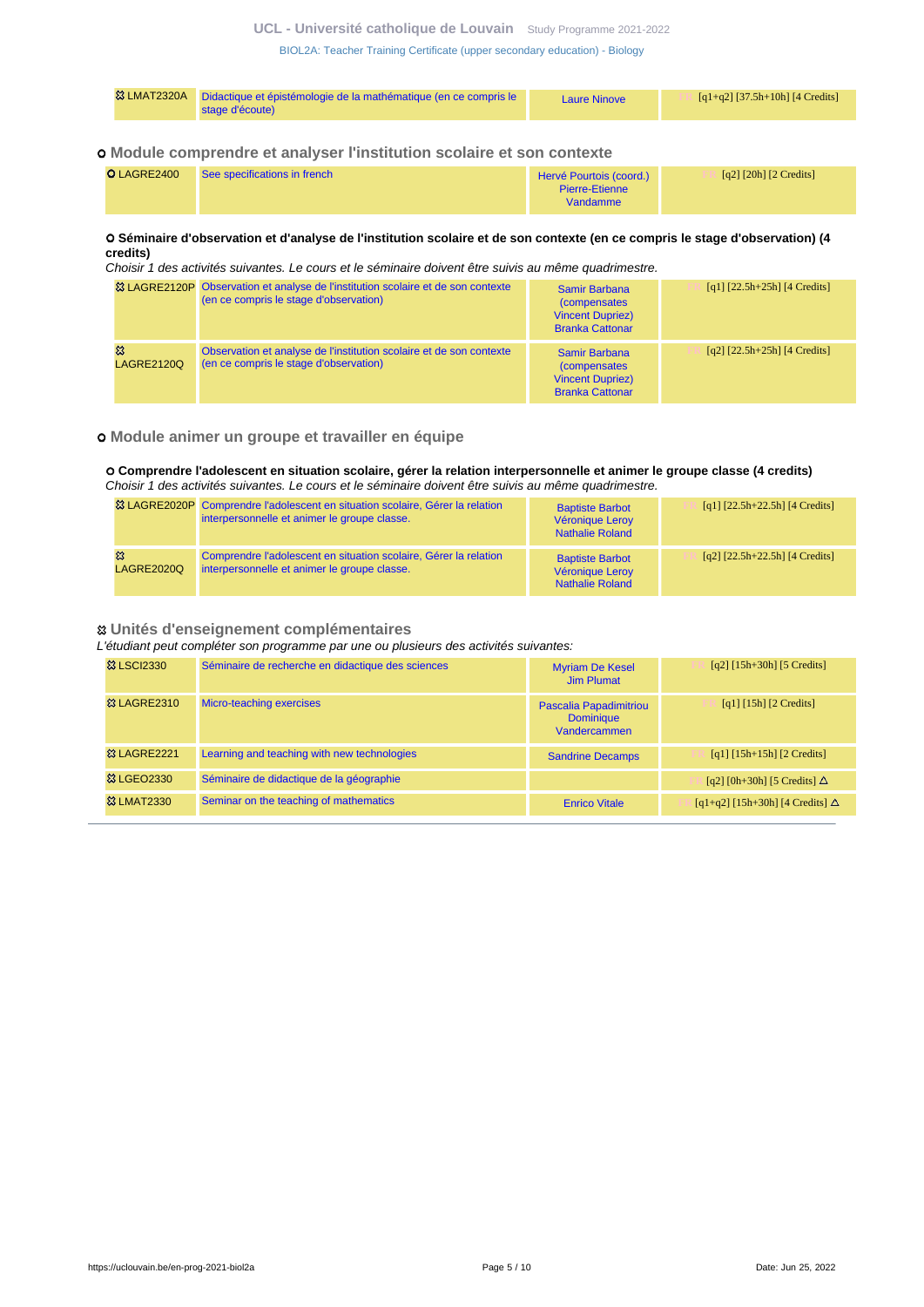# <span id="page-5-0"></span>**The programme's courses and learning outcomes**

For each UCLouvain training programme, a [reference framework of learning outcomes](https://uclouvain.be/en-prog-2021-biol2a-competences_et_acquis.html) specifies the the skills expected of every graduate on completion of the programme. Course unit descriptions specify targeted learning outcomes, as well as the unit's contribution to reference framework of learning outcomes.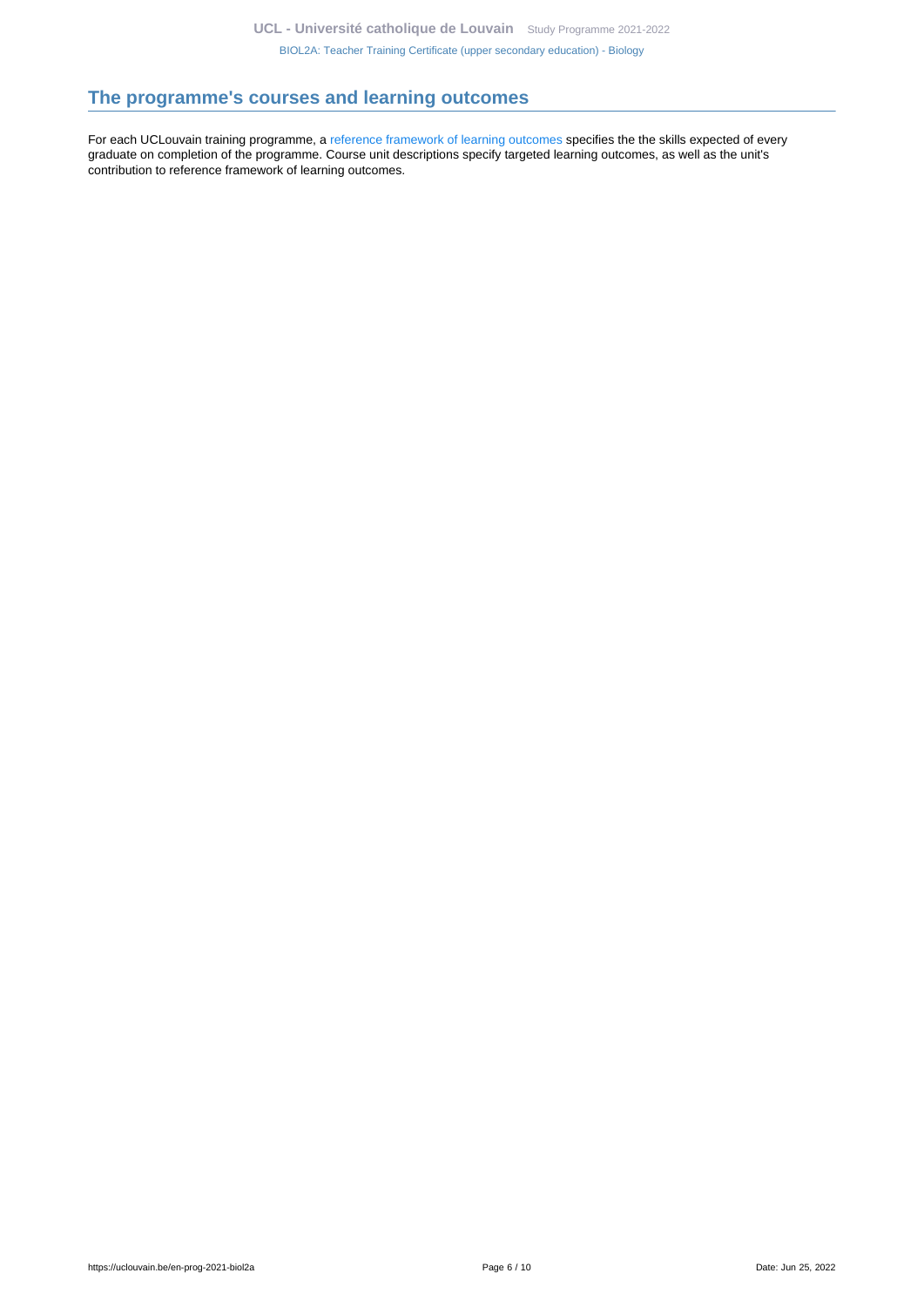### **BIOL2A - Information**

# <span id="page-6-1"></span><span id="page-6-0"></span>**Access Requirements**

In the event of the divergence between the different linguistic versions of the present conditions, the French version shall prevail. Decree of 7 November 2013 defining the landscape of higher education and the academic organization of studies. The admission requirements must be met prior to enrolment in the University.

**In the event of the divergence between the different linguistic versions of the present conditions, the French version shall prevail.**

#### SUMMARY

- [General access requirements](#page-6-2)
- [Specific access requirements](#page-6-3)
- [French language proficiency examination](#page-7-0)
- [Reduced credit registration](#page-7-1)
- [Open to adults](#page-7-2)

### <span id="page-6-2"></span>**General access requirements**

Secondary school teacher training (AESS) is open only to holders of a Master's (second-cycle) degree awarded within the French Community of Belgium or a degree obtained abroad and deemed [equivalent in accordance with this Decree,](http://www.equivalences.cfwb.be/) a European directive, an international convention or other legislation, subject to the same requirements.

Students in the final stages of a minimum 120-credit Master's degree at an institution in the French Community may simultaneously enrol for teacher training. However, students admitted on these terms cannot be officially accepted until they have obtained the necessary Master's degree.

## <span id="page-6-3"></span>**Specific access requirements**

#### Specific Admission Requirements

Le programme est accessible à tout étudiant détenteur d'une licence ou d'un master :

- en sciences biologiques
- en sciences chimiques
- en sciences géologiques et minéralogiques
- en bioingénieur
- en médecine
- en sciences dentaires
- en médecine vétérinaire
- en sciences biomédicales

#### **L'accord facultaire est nécessaire pour les diplômés d'une autre faculté que la Faculté des sciences.**

#### **L'admission à l'agrégation est autorisée, mais la maîtrise des matières disciplinaires est requise et sera évaluée avant de débuter les stages.**

L'étudiant qui souhaite s'inscrire à l'AESS devra être porteur d'un diplôme de la Communauté Française de Belgique (CFB) ; à défaut, il devra réussir l'examen de maîtrise de la langue française afin de démontrer qu'il a, dans sa communication orale et écrite, des compétences en langue française d'un niveau équivalent au niveau C1 du CECR [\(Cadre européen commun de référence pour les](https://cdn.uclouvain.be/reddot/doc/psp/documents/cadrecommun.pdf) [langues\) .](https://cdn.uclouvain.be/reddot/doc/psp/documents/cadrecommun.pdf) (pour plus de précisions : <https://uclouvain.be/fr/etudier/inscriptions/emlf-aess.html>).

En outre, les catégories d'étudiants ci-dessous :

- 1. titulaires d'un diplôme de 2ème cycle non belge (Belges y compris)
- 2. de nationalité hors Union européenne (même s'ils sont titulaires d'un diplôme belge)

doivent rencontrer les conditions administratives d'inscription.

L'étudiant déjà détenteur d'un master 120 d'une finalité spécialisée ou approfondie qui souhaite obtenir une agrégation peut s'inscrire soit à ce programme d'agrégation isolée, soit au master à finalité didactique en biochimie, biologie moléculaire et cellulaire et/ou en biologie des organismes et écologie.

Spécific Admission and Enrolment Procedures for General Registation

Outre l'inscription au rôle de l'UCL (Halles universitaires, Service des inscriptions), les étudiants sont tenus de s'inscrire au secrétariat de leur faculté.

[> Inscription et financement](https://uclouvain.be/inscription.html)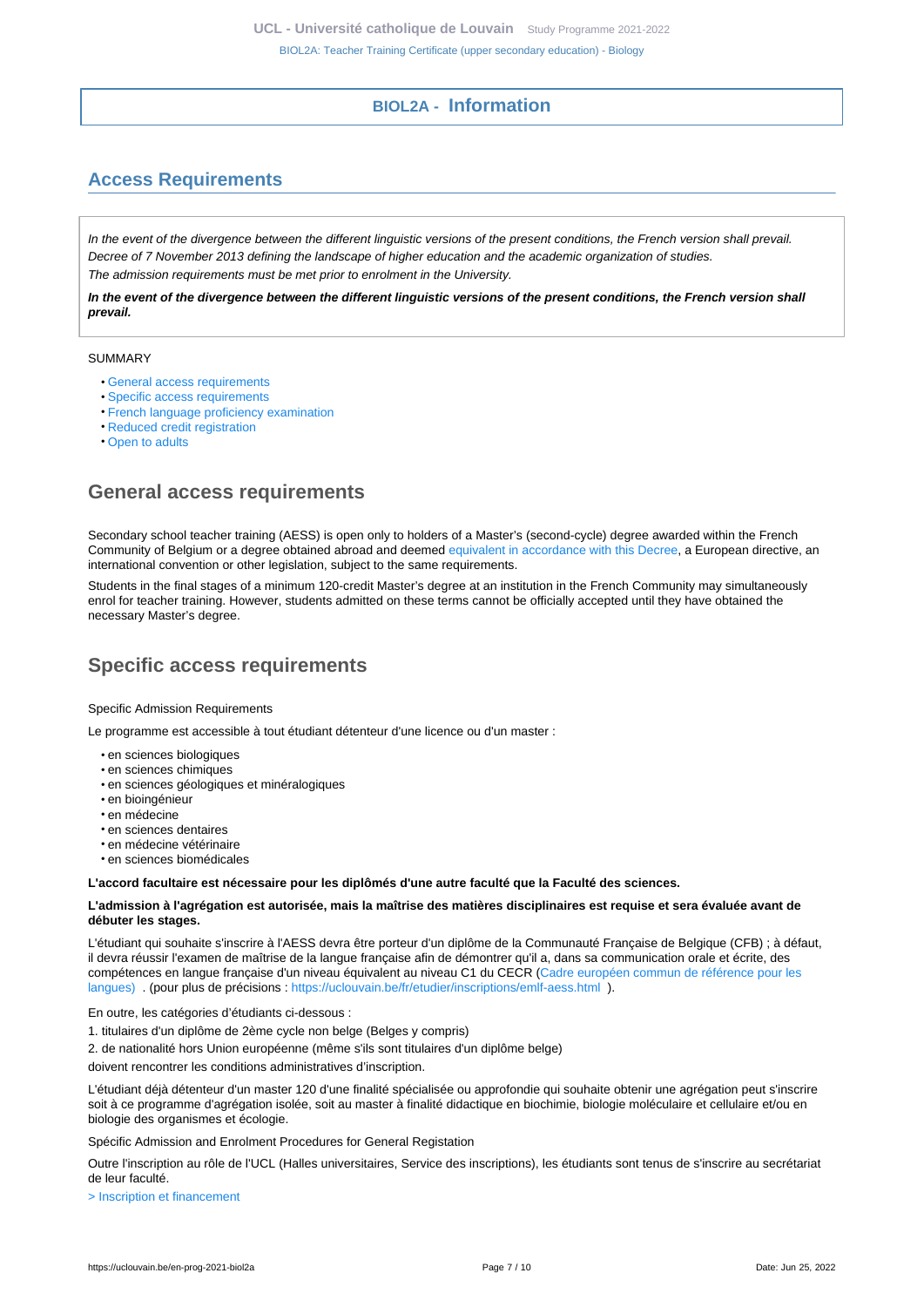# <span id="page-7-0"></span>**French language proficiency examination**

Anyone not demonstrating [sufficient proficiency in French](https://uclouvain.be/en/study/inscriptions/language-requirements.html) will not be admitted to teacher training (AESS) examinations.

# <span id="page-7-1"></span>**Reduced credit registration**

The teaching degree programme is 30 credits. Exceptionally, the faculty may grant certain students a dispensation to organise their studies differently, such as registering for a programme which may have fewer than 30 credits during an academic year. This dispensation is the subject of an agreement between the student and the faculty, drawn up at the time of registration and reviewed annually. Such dispensations may only be granted for duly attested professional, academic, social or medical reasons. Reasoned applications for a reduced programme must be submitted at the time of registration. They must contain a reduced programme proposal in accordance with faculty guidelines.

# <span id="page-7-2"></span>**Open to adults**

On the Louvain-la-Neuve campus:

Some classes take place according to a staggered schedule. Cross-curricular classes and seminars are offered in sevreal series with different schedules; students choose the series whose schedule suits them best.

On the Mons campus:

All classes-but not internships- take place according to a staggeres schedule (weekday evenings and Saturdays)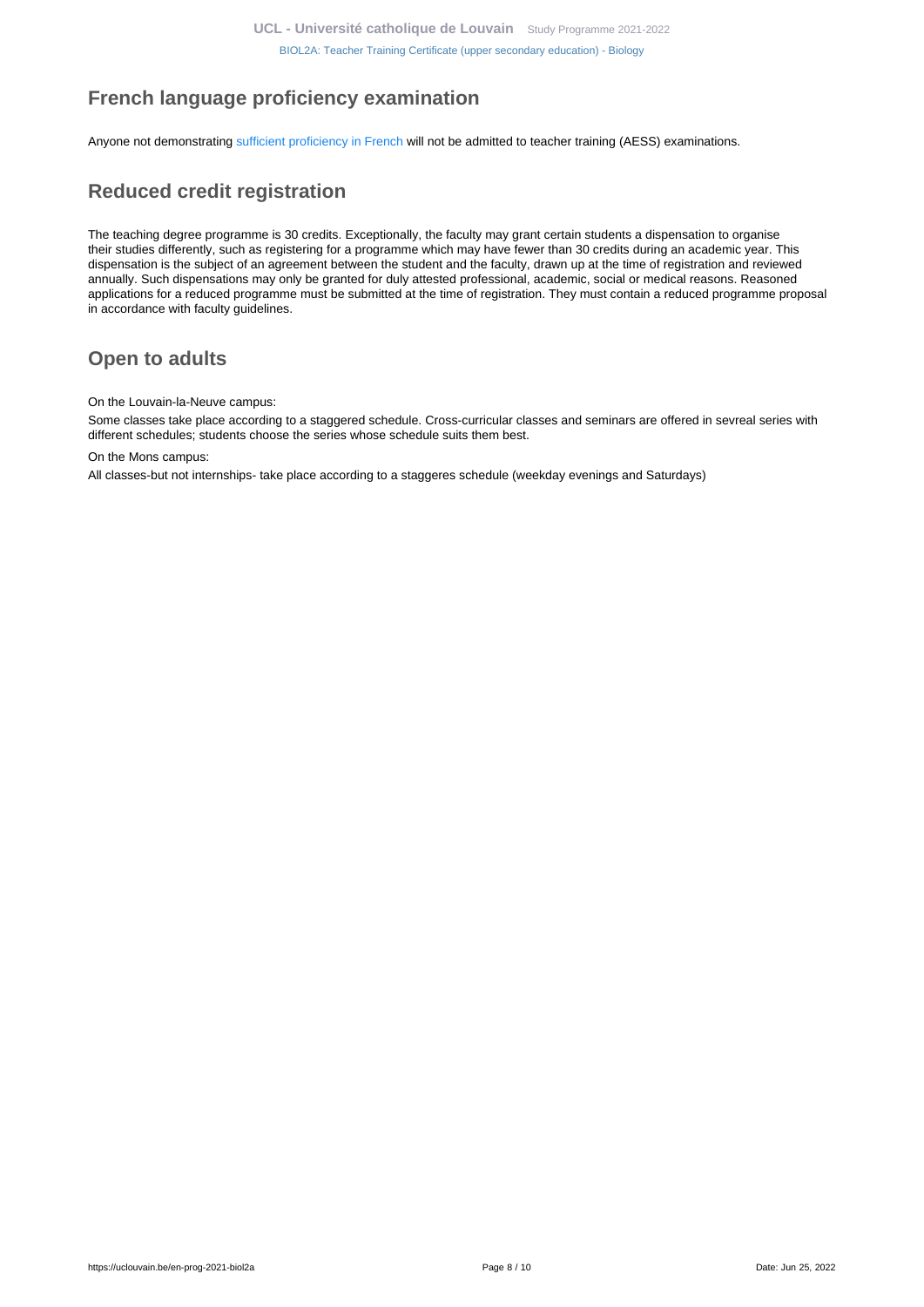## <span id="page-8-0"></span>**Specific professional rules**

Successful completion of the Teacher Training Certificate (upper secondary education) leads to the award of the title of secondary school education specialist.

The [Réforme des Titres et Fonctions](http://www.enseignement.be/primoweb) ("Titles and Functions Reform"), in force since 1 September 2016, is intended to harmonise the titles, functions and pay scales of basic and secondary education professionals in French Community of Belgium networks.

It also aims to guarantee the priority of preferred titles over minimum titles and to establish a regime for titles in short supply.

AESS holders can learn which functions they can carry out and the pay scales from which they can benefit by [clicking here](http://www.enseignement.be/primoweb).

The university cannot be held responsible for any problems that students may encounter at a later date with a view to a teaching appointment in the French Community of Belgium.

## <span id="page-8-1"></span>**Teaching method**

Le programme se partage entre plusieurs types d'activités : des cours magistraux, des séminaires en petits groupes interdisciplinaires ou intradisciplinaires et une variété de stages (observation de pratiques enseignantes dans des classes, immersion durant 2 ou 3 journées dans une institution scolaire, pratiques d'enseignement en duo ou solo dans différentes classes et diverses filières d'enseignement).

L'implication active de l'étudiant dans la construction de ses savoirs est particulièrement sollicitée dans la réalisation et l'analyse de ses stages, dans les séminaires organisés en petits groupes et d'une manière générale dans les travaux individuels et de groupe qui fondent l'évaluation de plusieurs enseignements.

La charge de travail liée à l'ensemble du programme (aux 40 heures de stage d'enseignement notamment) est importante, elle exige un investissement sur une année académique. Elle n'est pas compatible avec la réalisation d'un autre programme pour plus de 30 crédits.

## <span id="page-8-2"></span>**Evaluation**

**The evaluation methods comply with the [regulations concerning studies and exams](https://uclouvain.be/fr/decouvrir/rgee.html). More detailed explanation of the modalities specific to each learning unit are available on their description sheets under the heading "Learning outcomes evaluation method".**

### <span id="page-8-3"></span>**Contacts**

### **Curriculum Management**

**Entity** 

Denomination [\(CAFC\)](https://uclouvain.be/repertoires/entites/cafc) Acronym CAFC

Structure entity Structure entity SST/SC/CAFC Faculty **Faculty Faculty Faculty Faculty Faculty Faculty Faculty Faculty Faculty Faculty Faculty Faculty Faculty Faculty Faculty Faculty Faculty Faculty Faculty Faculty Faculty Fac** Sector Sector Sciences and Technology [\(SST\)](https://uclouvain.be/repertoires/entites/sst) Postal address Place des Sciences 2 - bte L6.06.01 1348 Louvain-la-Neuve Tel: [+32 \(0\) 10 47 33 49](https://uclouvain.be/tel:+3210473349) - Fax: [+32 \(0\) 10 47 28 37](https://uclouvain.be/tel:+3210472837)

Academic supervisor: [Myriam De Kesel](https://uclouvain.be/repertoires/myriam.dekesel) Jury

- President: [Marie-Laurence De Keersmaecker](https://uclouvain.be/repertoires/marie-laurence.dekeersmaecker)
- Secretary: [Myriam De Kesel](https://uclouvain.be/repertoires/myriam.dekesel)

Useful Contact(s)

• Administrative manager for the student's annual program: [Kathy Lanckriet](https://uclouvain.be/repertoires/kathy.lanckriet)